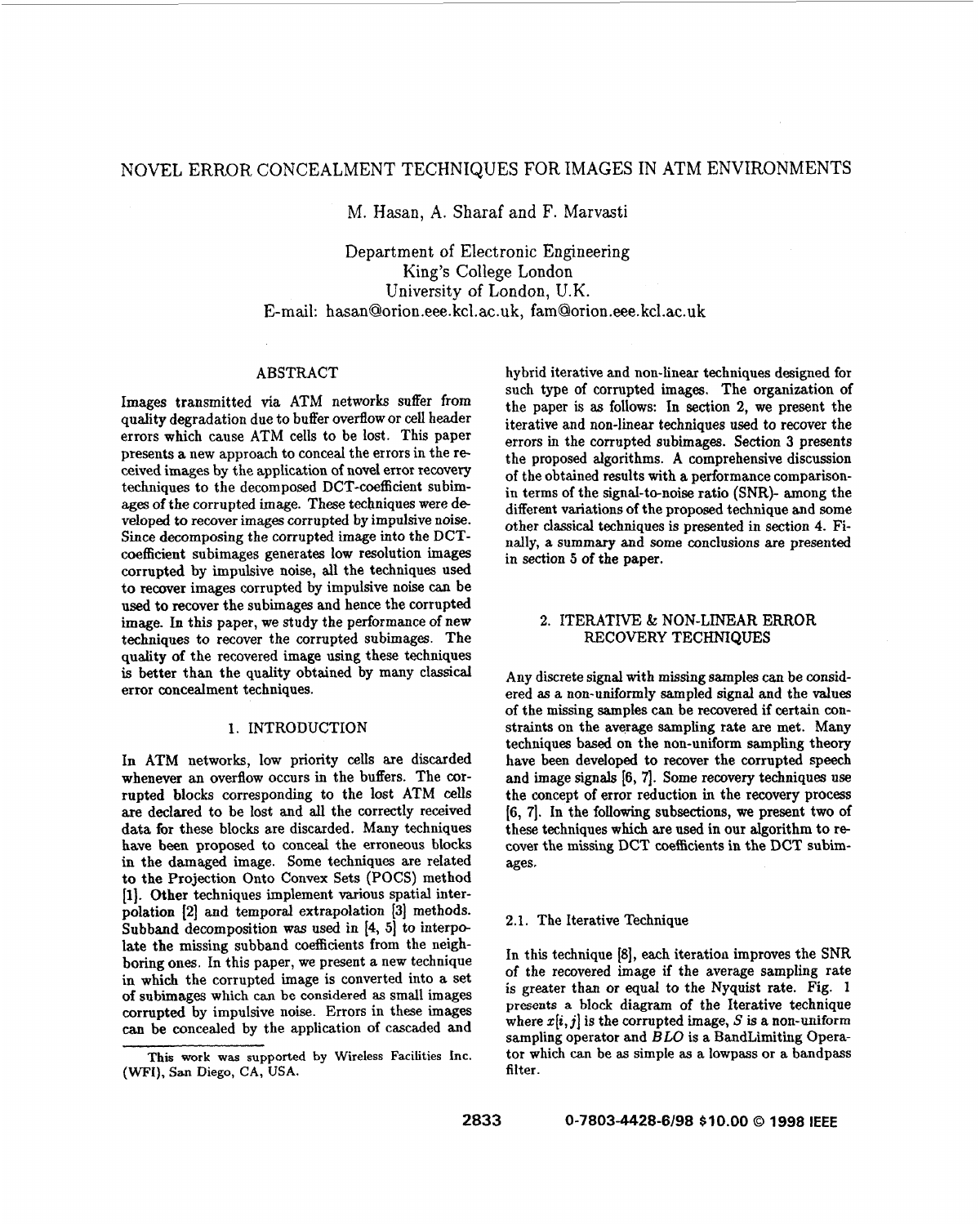

Figure 1: The Iterative Error Recovery Technique.

## **2.2.** The Non-linear Technique

The Non-linear technique achieves similar SNRs to the iterative technique by the application of a single-step, nonlinear operation to the corrupted signal **[9).** This technique analyzes the spectral content of the lowpass version of the corrupted image and the lowpass version of the nonuniform sampling image. The nonuniform sampling image is composed of unit impulses,  $\delta[i - i_m, j - j_m]$ , at the good pixel locations,  $[i_m, j_m]$ . A block **diagram** of the non-lineax technique is shown in Fig. **2.** 



Figure **2:** The Non-linear Error Recovery Technique.

## 3. THE ERROR CONCEALMENT ALGORITHM

The above recovery techniques can not be used directly to recover the lost blocks in the corrupted image since they are not suitable to recover bursts of errors. By converting the image to its equivalent subimages using the Subimage Decomposition technique mentioned in the next subsection, the above iterative and non-linear techniques can be used to conceal the errors in the decomposed subimages and hence to recover the original image.

#### **3.1.** Subimage Decomposition

**In** order to apply the above iterative and non-linear techniques, we decompose the image into DCT subimages with equal resolutions. After obtaining the  $8 \times 8$ DCT transform of the original corrupted image, the resulting DCT coefficients of each block are grouped together to form **64** subimages. The DC coefficients of all the blocks are grouped together to form the first subimage, then the first AC coefficient **(AC1)** of each block is used to form the second subimage and *so* on. For all the formed subimages, the relative spatial location of each DCT coefficient in the original image is preserved in these subimages. Decomposing an  $N \times N$ image using an  $8 \times 8$  DCT transform results into a set of  $64$ ,  $\frac{N}{8} \times \frac{N}{8}$ , subimages. A general block diagram of the proposed algorithm is shown in Fig. 4.

#### 3.2. The Iterative/Non-linear Hybrid Technique

In this technique, both the Iterative and the Nonlinear techniques are combined together to yield a hybrid technique to recover the errors in the decomposed subimages. The block diagram of the hybrid technique consists **basically** of the iterative technique block diagram with the bandlimiting operator (BLO) replaced by the **Nonlinear** technique. Fig. 3 presents a single iteration of the Iterative/Non-linear Hybrid technique. The efficiency of the Nonlinear block in the hybrid technique can be improved by filtering the intermediate subimages before being fed to the Nonlinear block.

After concealing the errors in each subimage indi-



Figure 3: A single iteration of the Hybrid Technique.

vidually, the recovered subimages are recombined and then inverse-DCT transformed to yield the recovered image. For the results presented in this paper, we ran all the experiments for 25 iterations and we used the first **6** subimages (the DC subimage and the first five AC subimages) in the recovery process since most of the energy is concentrated in these subimages. The Iterative/Non-linear Hybrid technique is supposed to converge faster than the simple iterative technique since for each iteration we get a better approximation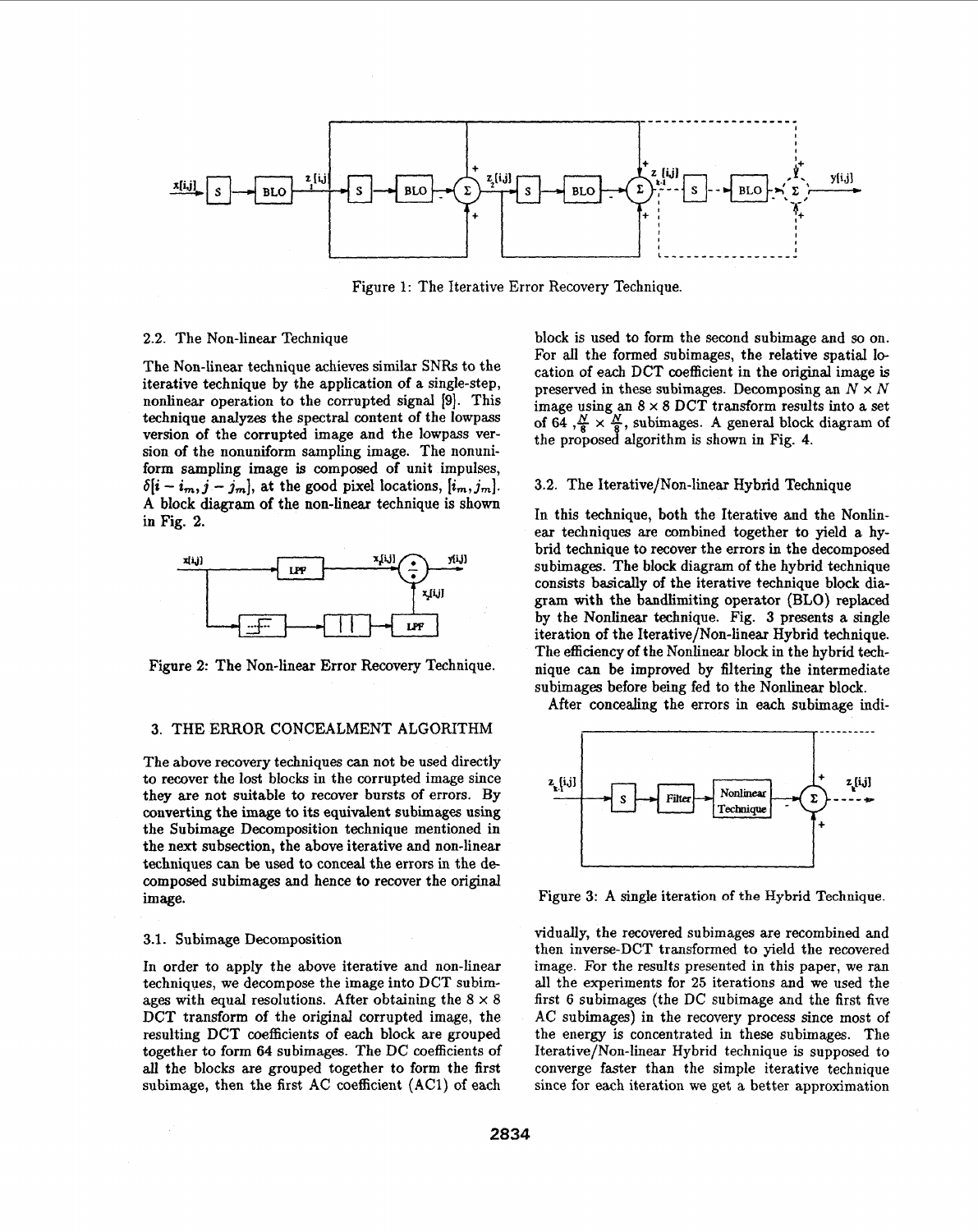

Figure **4:** A general block diagram of the subimage error concealment technique.

of the missing samples due to the sophisticated bandlimiting operator used.

#### 3.3. The Cascaded Non-linear/Iterative Technique

In this technique, the decomposed subimages are processed by the Nonlinear technique **as** the first stage and then they are passed to the Iterative technique. A basic block diagram of the Cascaded Non-linear/Iterative technique is presented in **Fig.** *5.* This technique pro-

| xti.j) | <b>Subimage</b> | Non-hnear | Iterativa | Subimaer      | yüj |
|--------|-----------------|-----------|-----------|---------------|-----|
|        | Decomposition   | Tochnique | Technique | Recombination |     |

Figure *5:* The Cascaded Non-linear/Iterative Technique.

vides subimages with better quality at the first stage **and** hence should converge faster than the basic Iterative technique to the desired image quality.

### **3.4.** The Iterative with Initial Guess Technique

Another way to improve the performance of the ba**sic** iterative technique is to provide the iteration stages with an intelligent guess of the missing samples to start with. This can be done by replacing the first iteration **of** the classical iterative technique with either **an** Averaging or a Non-linear block. The output of the **first**  stage (averaged or non-linearly processed) should form a good guess for the succeeding iterations and hence should improve the performance of the whole iterative technique. The block diagram in the Fig. 6 shows how this variation works. This can be done by replication stages<br>an intelligent guess of the missing samples to start<br>This can be done by replacing the first iteration<br>rang or a Non-linear block. The output of the first<br>(averaged or non-linearly pr

| zli i'<br>Averaging or<br>Nonlinear Tech. | Second<br><b>eration</b> |  | s-m<br>Iteration | vii.il |
|-------------------------------------------|--------------------------|--|------------------|--------|
|-------------------------------------------|--------------------------|--|------------------|--------|

Figure *6:* The Iterative with Initial Guess technique.

# **4.** EXPERIMENTAL RESULTS AND PERFORMANCE COMPARISONS

In this section, we report the results obtained by running the proposed techniques to recover the errors encountered in the standard Lenna JPEG-coded image. All the results are reported for  $256 \times 256$  Lenna image coded using the **standaxd JPEG** algorithm. To simulate the loss incurred in this image when transmitted via an ATM network, **we** consider the whole ATM network **as a** discrete channel since we ate **dealing** with losses of discrete **cells** rather than **losses** in continuous waveforms. We **assume** that the *cell* loss pattern in the ATM environment follows Gilbert Model **which** is a Two-state Markov Chain **[l].** 



Figure 7: **SNR** vs. **Loss** % for the Cascaded and Hybrid Iterative Techniques - **25** iterations.

By varying the Cell **Loss** percentage from 1% to 90% for Lenna image, the SNR of the recovered image decreases with the increase in the percentage of cell loss **as** seen from figures **7 and 8.** The performance of the Iterative/Non-linear Hybrid technique is better than